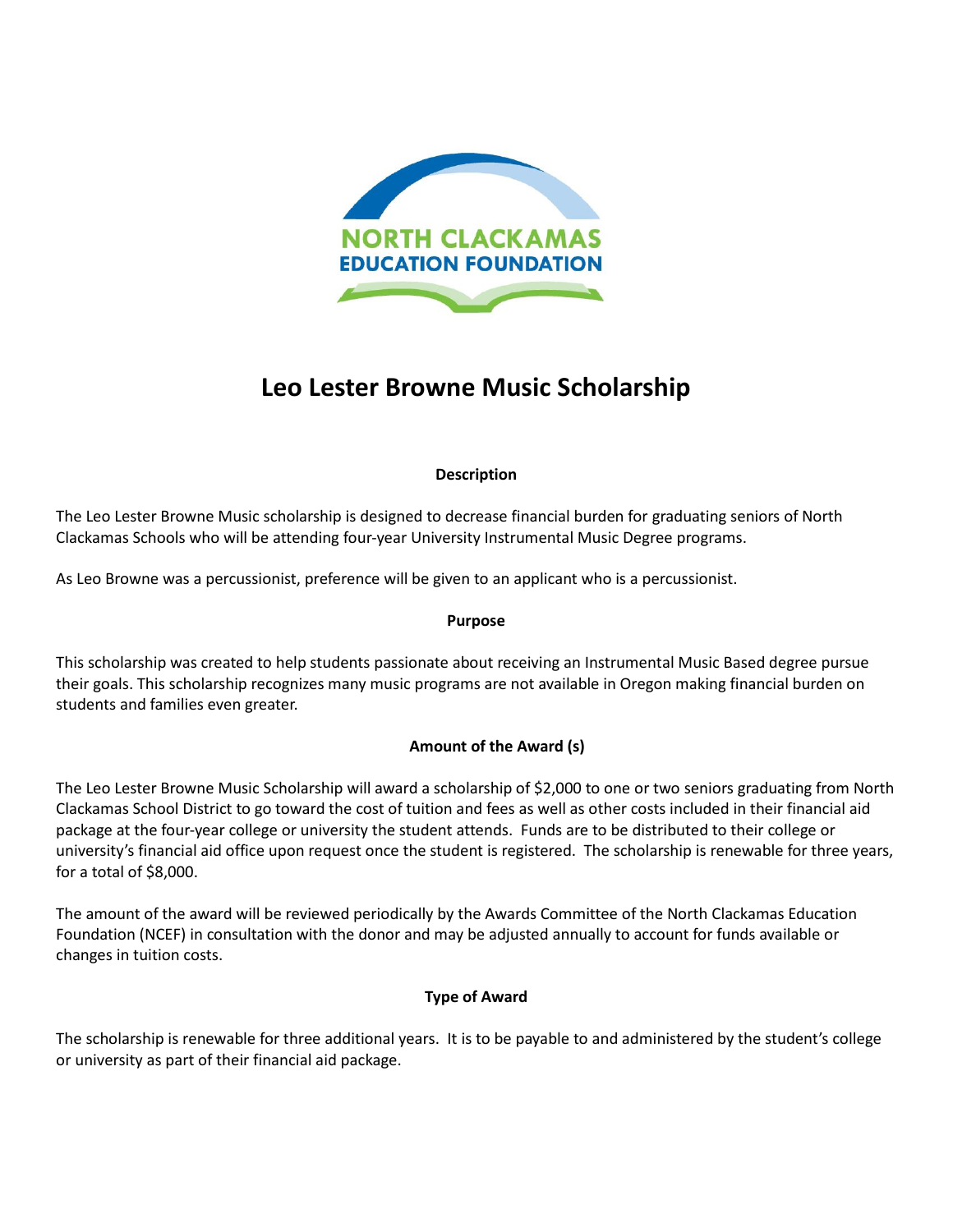#### **Conditions for Continuation of Award**

The scholarship of \$2,000 is renewable for three years, for a total duration of four years and total award of \$8,000. The conditions for scholarship renewal are as follows:

- 1. Upon first renewal the student must have achieved a GPA of at least a 2.5 and be continuing with a major in an Instrumental Music field.
- 2. Upon the second and third renewal the student must have achieved a GPA of at least 2.75 and be continuing with a major in an Instrumental Music field.
- 3. They must maintain a course load that keeps them on track to graduate with a degree in an Instrumental Music field within four years (or at a pace consistent with their program length.)
- 4. Continuing scholars will send their transcripts; a copy of their Student Aid Report (SAR) and Expected Family Contribution (EFC); and material documenting their Music major and course load (such as a letter from an advisor) to NCEF at the end of the school year. The NCEF Awards Committee will determine their eligibility for another year of funds.
- 5. The student will provide a copy of their tuition bill for the fall term to verify continued attendance prior to funds being distributed to their college or university.

### **Selection Criteria**

The selection criteria for the scholarship are:

- 1. Applicants must have a cumulative high school GPA of at least 2.5.
- 2. Selected scholars will have demonstrated interest, passion, and promise in the field of Instrumental Music.
- 3. In addition to students in the area of percussion, preference will be given to:
	- First generation students: those who do not have a parent who has attained a four-year college degree
	- Students who have faced other barriers or challenges
- 4. Students must attend a 4-year college or university.

## **Application Process (for high school seniors)**

Applicants must submit:

- 1) A Counselor Recommendation Form
- 2) A completed NCEF Bridges to Success Scholarship A
- 3) The Completed Leo Lester Browne Scholarship Application
- 4) Provide two letters of reference, preferably from a music teacher, counselor or, if you have been employed in a job or volunteer service related to instrumental music, your supervisor.

Visit nc-foundation.org/applications for more information and to download forms and documents.